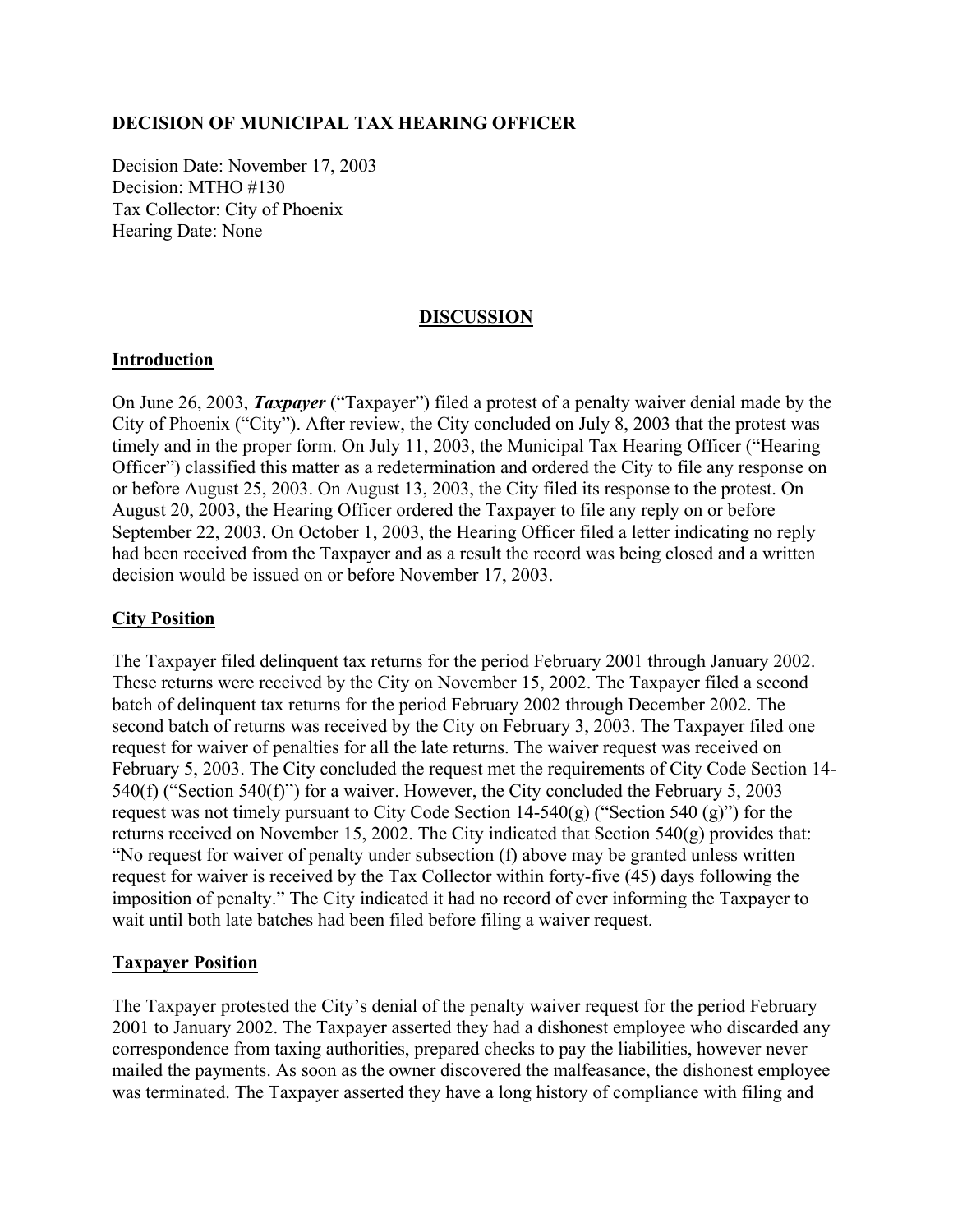payment deadlines. According to the Taxpayer, they were instructed by the City to send the waiver request after both late batches had been filed.

## **ANALYSIS**

There was no dispute that the Taxpayer had provided a sufficient basis for waiver of all penalties pursuant to Section 540(f). The only issue was whether or not the request for waiver of the first batch was timely filed. It is also clear from Section  $540(g)$  that any waiver pursuant to Section 540(f) cannot be granted unless a written request is received by the Tax Collector within 45 days following the imposition of a penalty. Based on the evidence presented, the Taxpayer's request for a waiver of the first batch of returns was not filed until approximately 65 days after the imposition of a penalty. While the Taxpayer has argued they were directed by the City to not send the waiver request until both batches had been filed, the City has denied providing such instructions to the Taxpayer. Based on the evidence presented, the Hearing Officer must conclude the Taxpayer failed to timely file a waiver request for the first batch of returns and as a result the Section 540(f) waiver is not available.

# **FINDINGS OF FACT**

- 1. On June 26, 2003, the Taxpayer filed a protest of penalty waiver denial made by the City.
- 2. After review, the City concluded on July 8, 2003 that the protest was timely and in proper form.
- 3. On July 11, 2003, the Hearing Officer classified this matter as a redetermination and ordered the City to file any response on or before August 25, 2003.
- 4. On August 13, 2003, the City filed its response to the protest.
- 5. On August 20, 2003, the Hearing Officer ordered the Taxpayer to file any reply on or before September 22, 2003.
- 6. On October 1, 2003, the Hearing Officer filed a letter indicating no reply had been received from the Taxpayer and as a result the record was being closed and a written decision would be issued on or before November 17, 2003.
- 7. The Taxpayer filed delinquent tax returns for the period February 2001 through January 2002.
- 8. These returns were received by the City on November 15, 2002.
- 9. The Taxpayer filed a second batch of delinquent returns for the period February 2002 through December 2002.